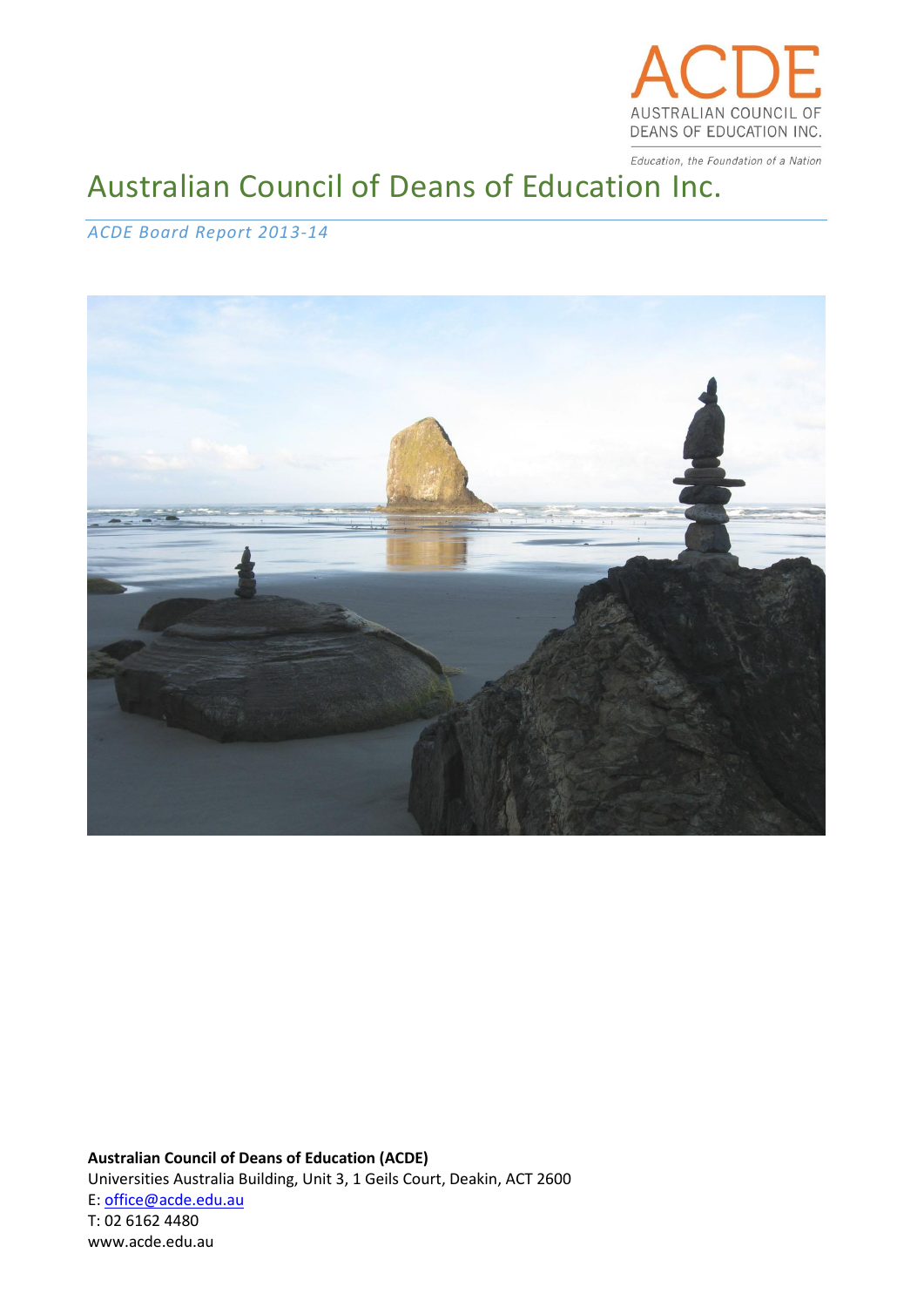## <span id="page-1-0"></span>**ABOUT ACDE**

The Australian Council of Deans of Education (ACDE) is the peak association of the Deans of Faculties and Heads of Schools of Education in universities and other higher education institutions in Australia. The Council works to:

- inform national issues in education, especially teacher education and higher education;
- enhance public perception of the education profession and the preparation and professional learning of educators;
- promote the appropriate funding, recognition and conduct of research and research training in education;
- partner with national stakeholders who have interests in education to influence policy and practice in education; and
- provide a forum in which members across Australia meet to debate and develop strategies and professional learning which advances the discipline of education in higher education.

ACDE undertakes this work in a variety of ways, including:

- involvement in national projects;
- providing opportunities for consultation and participation;
- engaging with key stakeholders and the media on national issues; and
- building collaborations.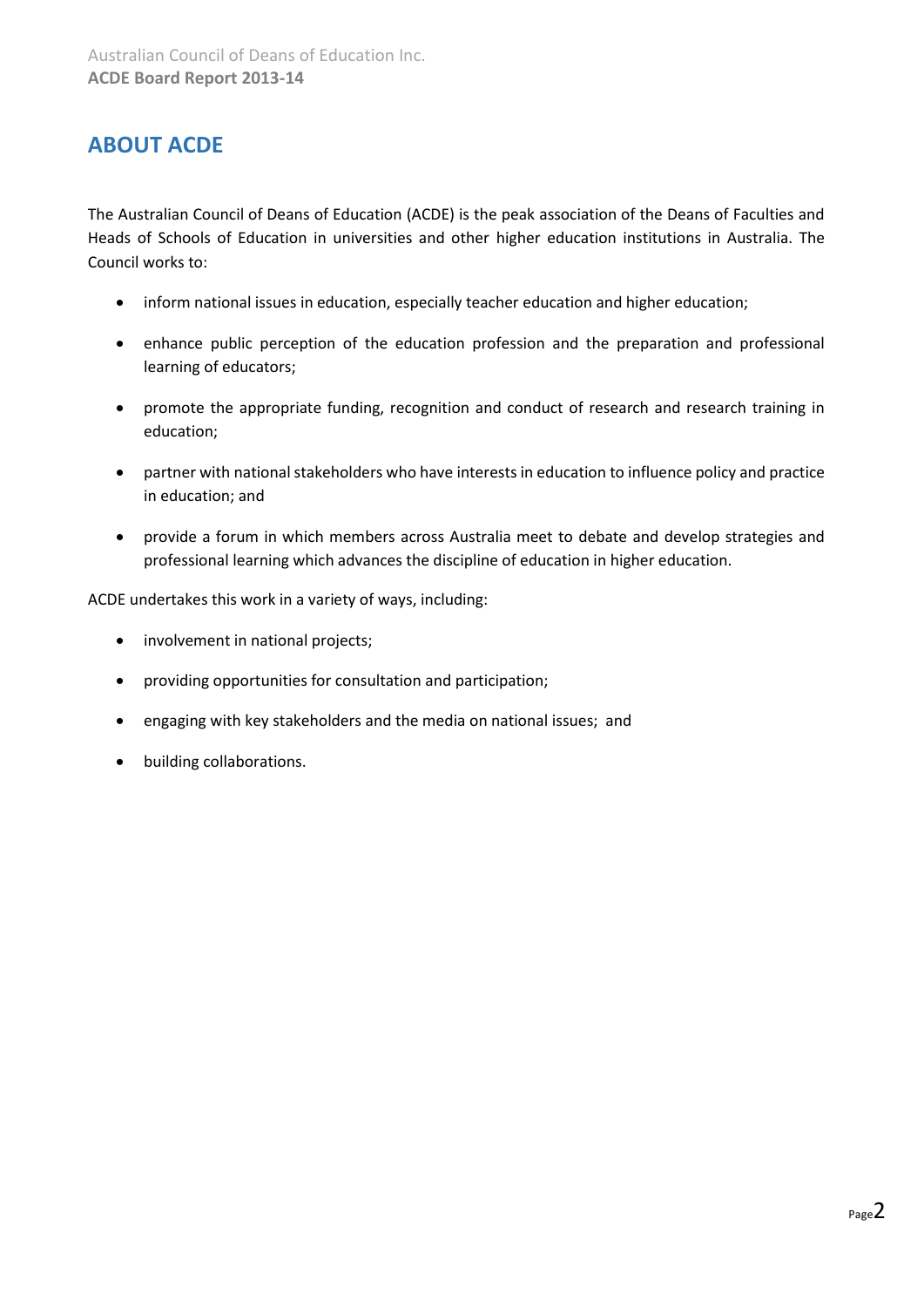## Contents

| UNIVERSITIES AUSTRALIA SURVEY ON INITIAL TEACHER EDUCATION SELECTION METHODS 7     |  |
|------------------------------------------------------------------------------------|--|
|                                                                                    |  |
|                                                                                    |  |
|                                                                                    |  |
|                                                                                    |  |
|                                                                                    |  |
| NETWORK OF ASSOCIATE DEANS OF LEARNING AND TEACHING IN THE DISCIPLINE OF EDUCATION |  |
| AUSTRALIAN COUNCIL OF DEANS OF EDUCATION VOCATIONAL EDUCATION GROUP (ACDEVEG) 10   |  |
|                                                                                    |  |
|                                                                                    |  |
|                                                                                    |  |
|                                                                                    |  |
|                                                                                    |  |
|                                                                                    |  |
|                                                                                    |  |
|                                                                                    |  |
|                                                                                    |  |
|                                                                                    |  |
|                                                                                    |  |
|                                                                                    |  |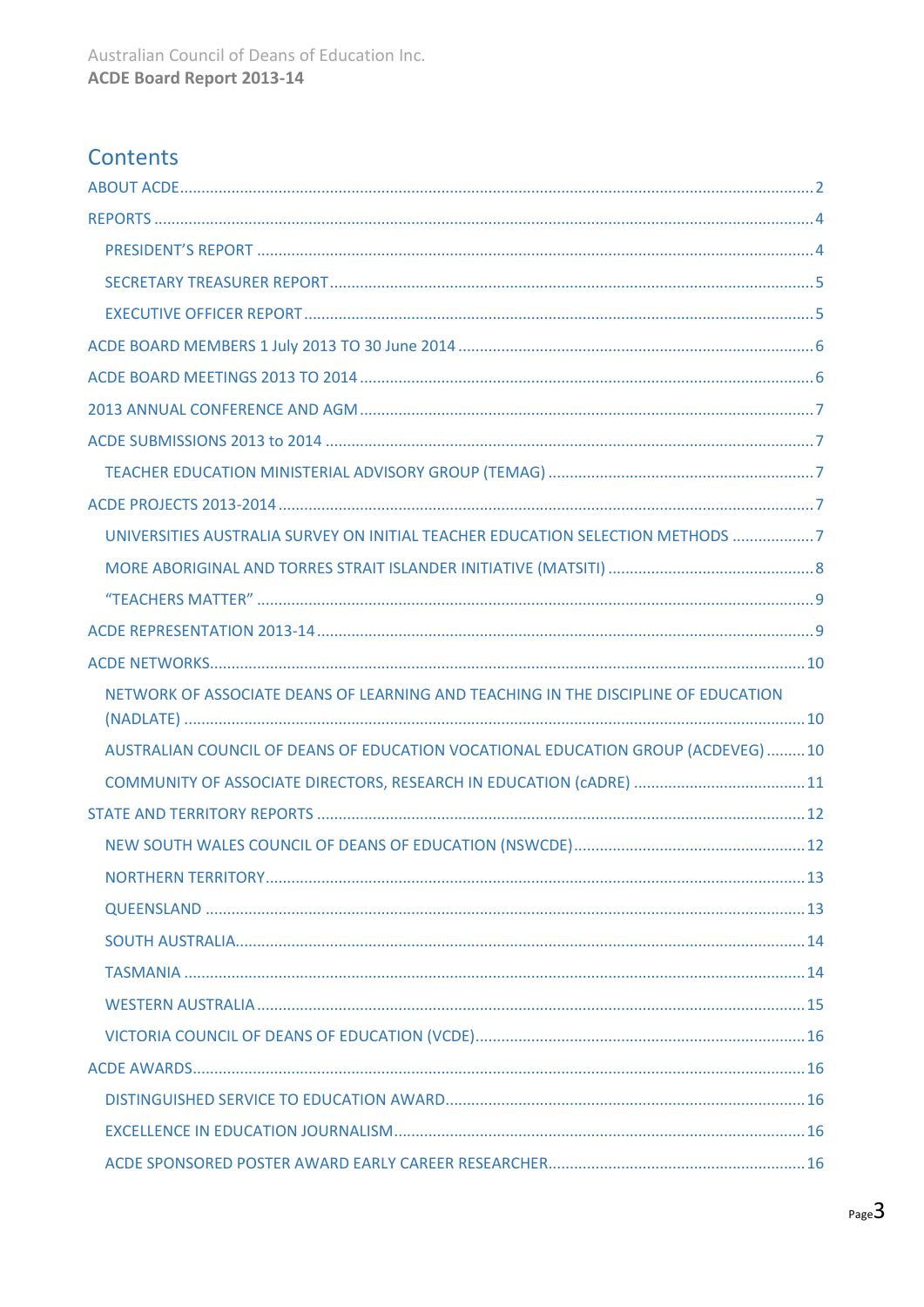## <span id="page-3-0"></span>**REPORTS**

## <span id="page-3-1"></span>**PRESIDENT'S REPORT**

It has been humbling, an honour, a privilege and enormous fun to serve in the role of President for the last 2 years. Building on the strong foundation established by Toni Downes in her presidency, the last two years has seen ACDE consolidate and sharpen its advocacy, expand our networks and projects, and increase our contribution to many agendas and policy settings across the broad discipline of Education.

This last year saw a change of government and a new Minister for Education with some clear priorities in schools, teacher and higher education. A necessary focus has been to establish sound working relationships with the Minister's Office and staff in the Department of Education as new administrative arrangements were enacted.

This report outlines the breadth of ACDE'S contribution across many projects and agendas. This includes significant work undertaken by our three networks: the Network of Associate Deans of Learning and Teaching in Education (NADLATE), our Community of Associate Deans Research in Education (cADRE) and the Australian Council of Deans of Education Vocational Education Group (ACDEVEG).

I particularly acknowledge the contributions of our University Australia colleagues, especially Professor Greg Craven, Professor Andrew Parfitt, Belinda Robinson, Nathan Cassidy and Robert Dalitz and the strong support of all our Vice-Chancellors. Their individual and collective contributions to important initiatives such as Selection, the ITE Data Report, the Literacy and Numeracy field trial and NITEAC have been outstanding and highly valued by ACDE.

The Teacher Education Ministerial Advisory Committee (TEMAG) provided the opportunity to identify ambitious strategic directions. The ACDE submission argued it is time to realign and repurpose current frameworks and responsibilities to support Australian Initial Teacher Education and the Profession of Teaching.

The ACDE Board has worked tirelessly in 2014. Thank you all for your energy and high spirits as we worked across some very difficult issues. I also acknowledge and sincerely thank you for the constant engagement and leadership of State and Territory Deans Councils' commitment to a national perspective and agenda.

Lastly, I acknowledge Helen and Anne who are ACDE office and the spine of the ACDE. Anne for your calm, can-do attitude in taking on any task and making it better! And especially to Helen who is the drive, the conscience, the heart and the head of ACDE. I shall miss our daily tete-a-tete as we thrash out actions, ideas, and strategy often in the most inconvenient circumstances.

To all of you, my sincere respect and thanks. I have valued, been sustained and inspired by your friendship, honesty, integrity, unwavering generosity and collegiality. We have been and will continue to be publically challenged. However your individual and collective rigor, commitment to quality and evidence-based decision making across our sector is outstanding. I wish you every success in the future and know Tania will be as fulfilled as I have been.

> **Professor Brenda Cherednichenko President 2012 to 2014**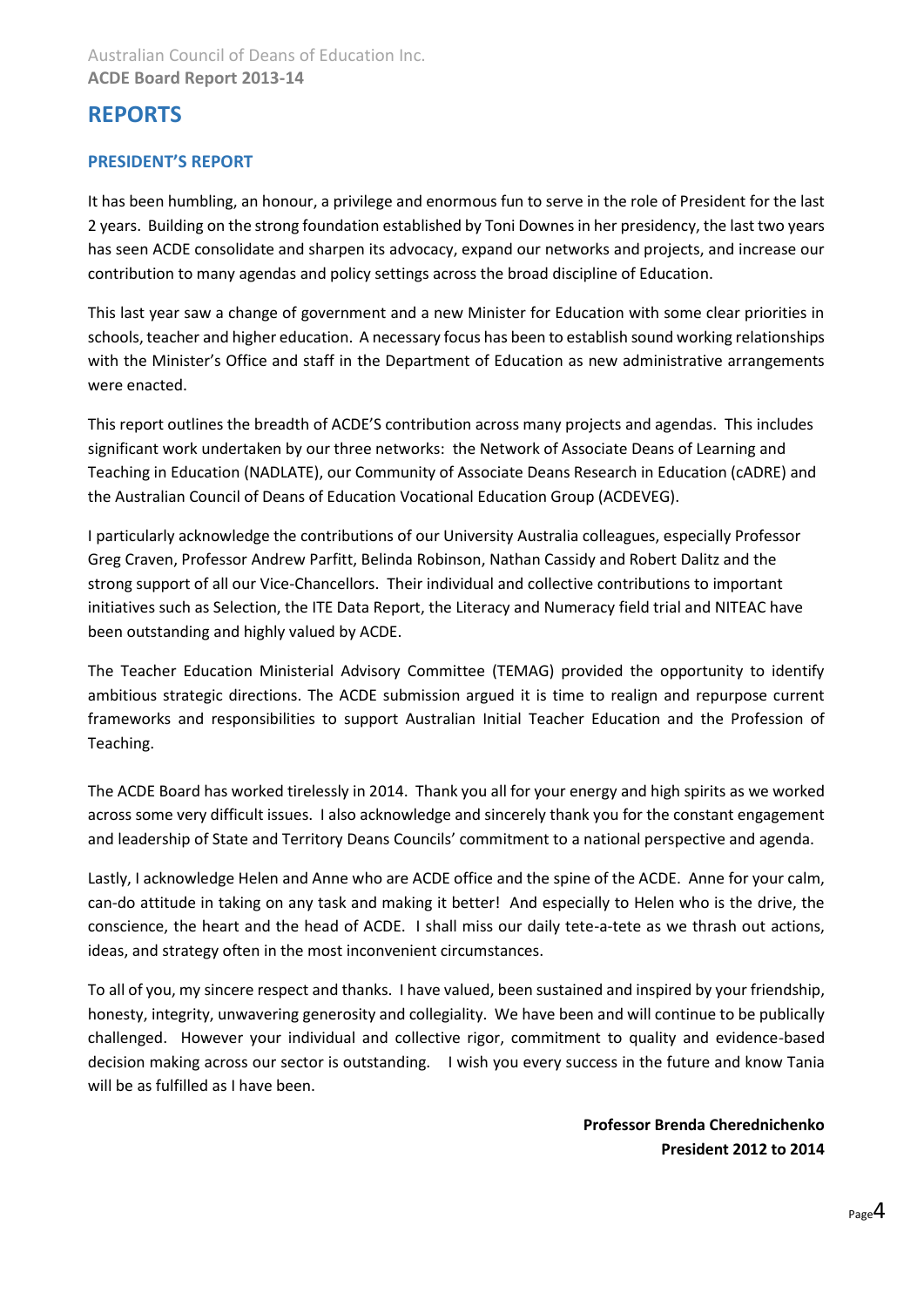### <span id="page-4-0"></span>**SECRETARY TREASURER REPORT**

ACDE remains in a sound financial situation and made a modest profit of \$10,460 in 2013/2014. With the assistance of small project funds (NADLATE, RRR and MATSITI) we have been able to establish a second position in the ACDE Office to manage projects and networks. Thank you to Board colleagues and the ACDE Secretariat Staff in making the most of the limited resources available to respond to a dynamic policy and political agenda. Details of the 2013/2014 audit and a proposed budget for 2014/2015 will be tabled at the Annual General Meeting.

> **Professor Geraldine Castleton ACDE Secretary Treasurer**

## <span id="page-4-1"></span>**EXECUTIVE OFFICER REPORT**

This annual report provides a welcome opportunity to look at the achievements of the Board, Networks and individuals over the last twelve months. Thank you to the many of you who give their time and contribute to requests for representation, information, comment, and consultation on so many issues. The strength of these contributions is invaluable in helping ACDE to be strategic and maintain a coherent narrative in our advocacy and public commentary.

I would particularly like to acknowledge the ACDE Board who keep across and respond to a myriad of issues in addition to their busy day jobs. Thank you also to Anne Szadura for taking on and progressing our NADLATE and cADRE networks, the RRR, Engagement and Success and Teachers Matter projects as well as providing back up support to me.

Last, but in no way least, a very special thank you to Brenda Cherednichenko. Your drive, incredible memory, enthusiasm, and "can do" attitude continues to inspire and every now and then exhaust me! Brenda, most importantly your strong personal and professional integrity and respect for your colleagues has positioned ACDE at the heart of some of the more difficult policy discussions and debates.

A very warm welcome to Tania Aspland as she takes on the role of ACDE President. The challenge and responsibility of this position can never be underestimated. I look forward to working with you and all members as we progress ACDE's influence and contribution across many agendas.

> **Helen Kenneally ACDE Executive Officer**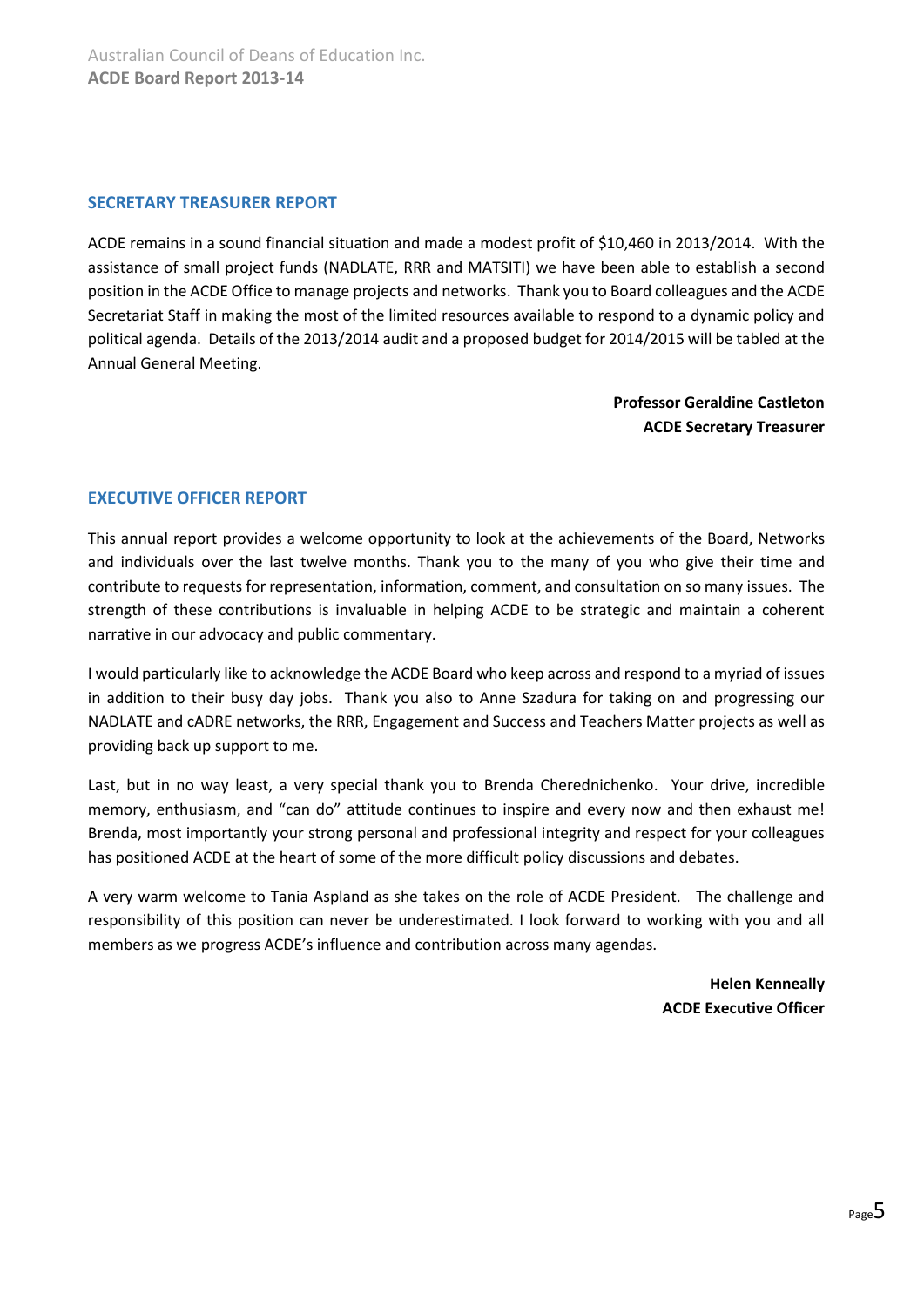## <span id="page-5-0"></span>**ACDE BOARD MEMBERS 1 July 2013 TO 30 June 2014**

## **President** Professor Brenda Cherednichenko **Secretary Treasurer** Professor Peter Kell (from 1 July to 16 September 2013) Professor Geraldine Castleton (from 16 September 2013) **President Elect** Professor Tania Aspland (from 16 September 2013) **New South Wales** Professor Peter Aubusson **Australian Capital Territory** Vacant **Queensland** Professor Wendy Patton **Northern Territory** Professor Peter Kell **Western Australia** Associate Professor Lina Pelliccione **South Australia** Professor Geraldine Castleton (from 1 July 2013 to 1 May 2014) Professor David Giles (from 1 May 2014) **Victoria** Professor Christine Ure **Tasmania** Professor John Williamson **Appointed Member Research** Professor Roger Slee (1 July 2013 to February 2014) **Appointed Member Teaching Education** Professor Tania Aspland **NADLATE representative** Dr Josephine Lang (1 July to 15 September 2013) Associate Professor Mary Mooney (from 16 September 2013)

## <span id="page-5-1"></span>**ACDE BOARD MEETINGS 2013 TO 2014**

**Melbourne:** 3 July 2013 **Teleconference:** 4 September 2013 **Sydney:** 16 September 2013 - AGM **Teleconference:** 30 October 2013 **Melbourne:** 28 November 2013 **Melbourne:** 14 March 2014 **Teleconference:** 13 June 2014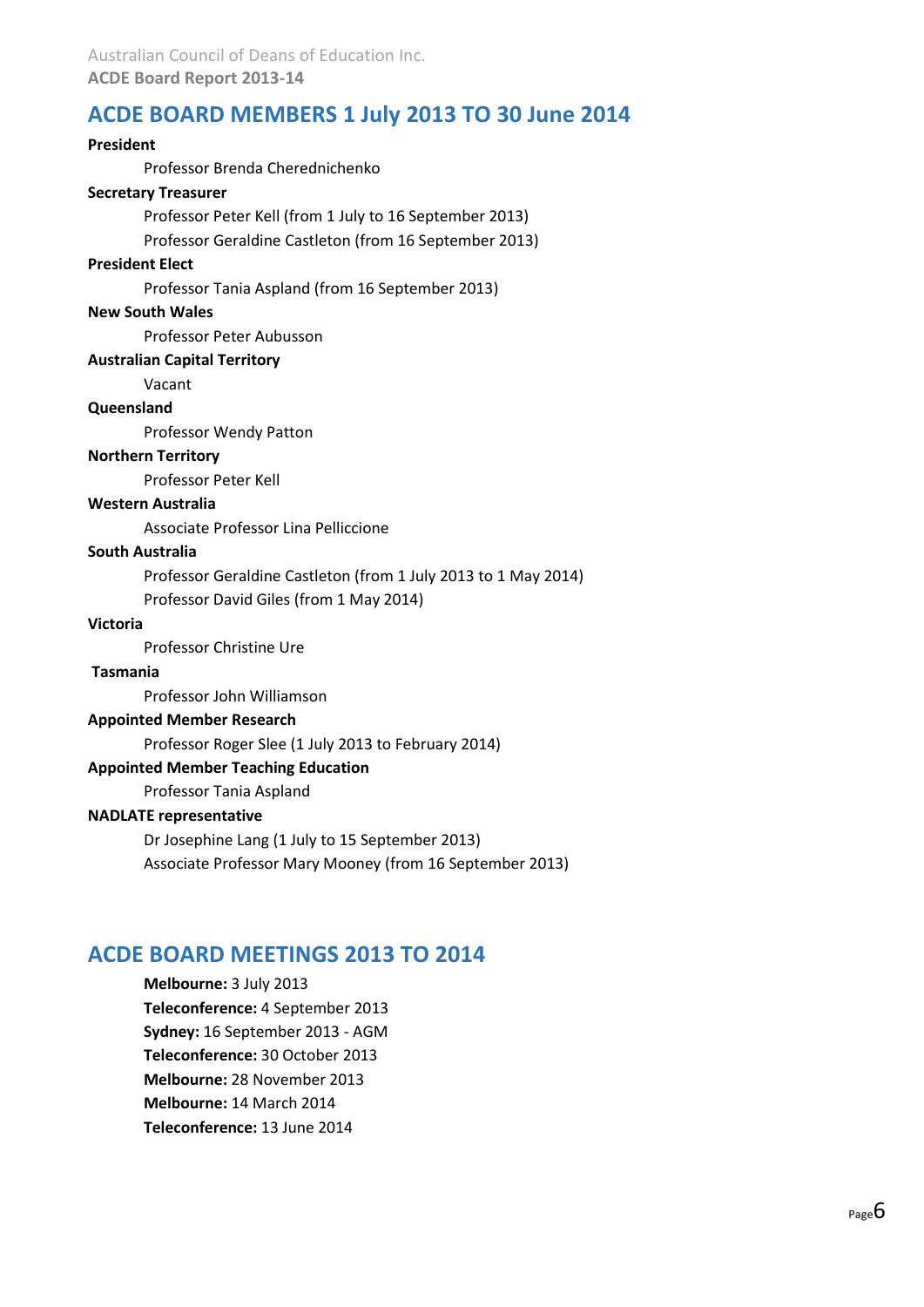## <span id="page-6-0"></span>**2013 ANNUAL CONFERENCE AND AGM**

The 2013 event was held at the Aerial Conference Centre at the University of Technology, Sydney on 16 and 17 September 2013. The conference theme of Planning for the Next Triennium set the scene for a busy agenda in 2013-14.

Our keynote speakers Professor Greg Craven and Universities Australia CEO Belinda Robinson firmly challenged members to be united, strategic and build a coherent narrative. We were encouraged to broaden our thinking about stakeholders, test our messages and assumptions and send clear messages that could be summarised in *one word, one line and one paragraph.*

## <span id="page-6-1"></span>**ACDE SUBMISSIONS 2013 to 2014**

## <span id="page-6-2"></span>**TEACHER EDUCATION MINISTERIAL ADVISORY GROUP (TEMAG)**

The TEMAG provides a generational opportunity to position the Profession of Teaching into the future to respond to a rapidly globalised world, diverse learners and communities and expectations that learning outcomes for Australian students are at, or exceed, world standards.

The ACDE submission presented five priority areas for policy action:

- Reform of current regulatory and quality assurance processes;
- Establish the Australian Centre for the Teaching Profession;
- Establish a virtual Australian Teaching Research Institute to focus on quality teaching for improved student learning outcomes;
- Establish a Graduate Certificate in Professional Teaching to enhance quality teaching from graduation to proficiency; and
- Reconceptualise Professional Experience.

Professors Brenda Cherednichenko and Tania Aspland presented the ACDE submission to the TEMAG and report it was well received. It is expected that the outcomes of the TEMAG will be available in early 2015.

## <span id="page-6-3"></span>**ACDE PROJECTS 2013-2014**

## <span id="page-6-4"></span>**UNIVERSITIES AUSTRALIA SURVEY ON INITIAL TEACHER EDUCATION SELECTION METHODS**

Universities Australia was commissioned by the Australian Institute for Teaching and School Leadership (AITSL) to run a survey investigating the use by university education schools/faculties of selection methodologies beyond the basic Australian Tertiary Admission Rank (ATAR). The purpose of the study was to provide the rich description that can begin to explain and nuance the available quantitative data and give insight into the diversity and contexts of processes that higher education providers use for selection into ITE programs.

All ACDE member institutions participated in the survey which formed part of advice to the Minister of Education on Selection into Initial Teacher Education Programs.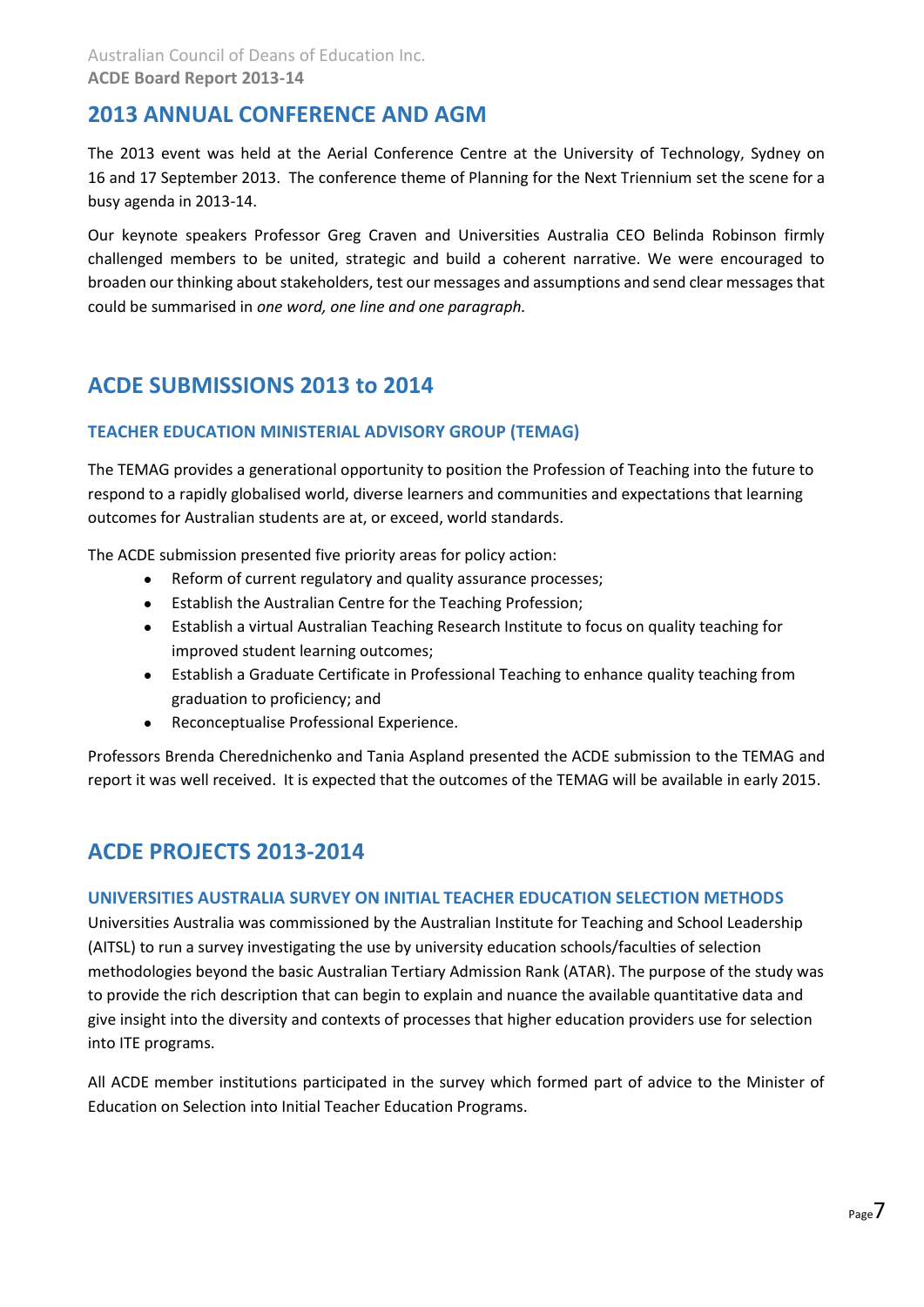## <span id="page-7-0"></span>**MORE ABORIGINAL AND TORRES STRAIT ISLANDER INITIATIVE (MATSITI)**

ACDE has continued its collaborative relationship with MATSITI at the University of South Australia on two projects: Respect, Relationships and Reconciliation; and Engagement and Success. While the projects have discrete individual aims, they share a common objective of sustained and targeted support to Faculties and Schools of Education to continue to focus on and engage with the goals of the MATSITI project within the recommendations of the Behrendt Report.

## **Respect, Relationships and Reconciliation Project (3Rs of Teaching) Project**

During 2013 with the assistance of a small grant from AITSL, and under the leadership of MATSITI, ACDE participated in a project to develop a prototype website called the **3Rs of Teaching: Respect, Relationships and Reconciliation.** A series of online modules were designed to support university faculties and schools of education to address Focus Areas 1.4 and 2.4 of the Australian Professional Standards for Teachers. The website can be accessed at:<http://rrr.edu.au/>

During 2014, again under the leadership of MATSITI, twenty-six (26) member institutions and Australian Indigenous Lecturers in Teacher Education (AILiTEs) have participated in the redevelopment of the site to take it from a prototype to a quality production. This has included an audit and mapping of the current RRR site, refining current modules, writing new modules and sharing quality content, learning activities, assessment tasks and digital resources.

A particular feature of the site redevelopment has been a series of weekly teleconferences and online forums to capture feedback to improve the breadth, depth, and usefulness of the online resources. The project will continue into 2015 with plans for a writing workshop in late 2014 and trialing of the site and a workshop/forum to discuss pedagogical issues and principles planned for 2015. The final product will be an easily accessible repository of resources and learning approaches that can be shared and adapted to a variety of teacher education contexts and modes of delivery.

## **Engagement and Success Project**

Phase Two of the Engagement and Success Project commenced in early 2014 under the leadership of Professor Toni Downes with twenty-one (21) member institutions participating. The specific aims of the project are to:

- Improve the engagement and success of Aboriginal and Torres Strait Islander Students undertaking Initial Teacher Education programs; and
- Close the gap in retention/graduation for Indigenous and non-Indigenous students.

Building on Phase One of this Project (2012), institutions have committed to review strategies and Institutional Action Plans, identify early evidence of progress against targets, and establish strong and collaborative working relationships with their Indigenous Education and/or Student Services Units.

A workshop for the project will be held in November 2014 and will include institutional representatives from schools and faculties and Indigenous Education and/or Student Services Units as well as Indigenous Teacher Education students. The workshop will showcase interesting and effective models and strategies for increasing retention and completion rates of Indigenous students. There is also a longer-term view to publishing these models and practices in a special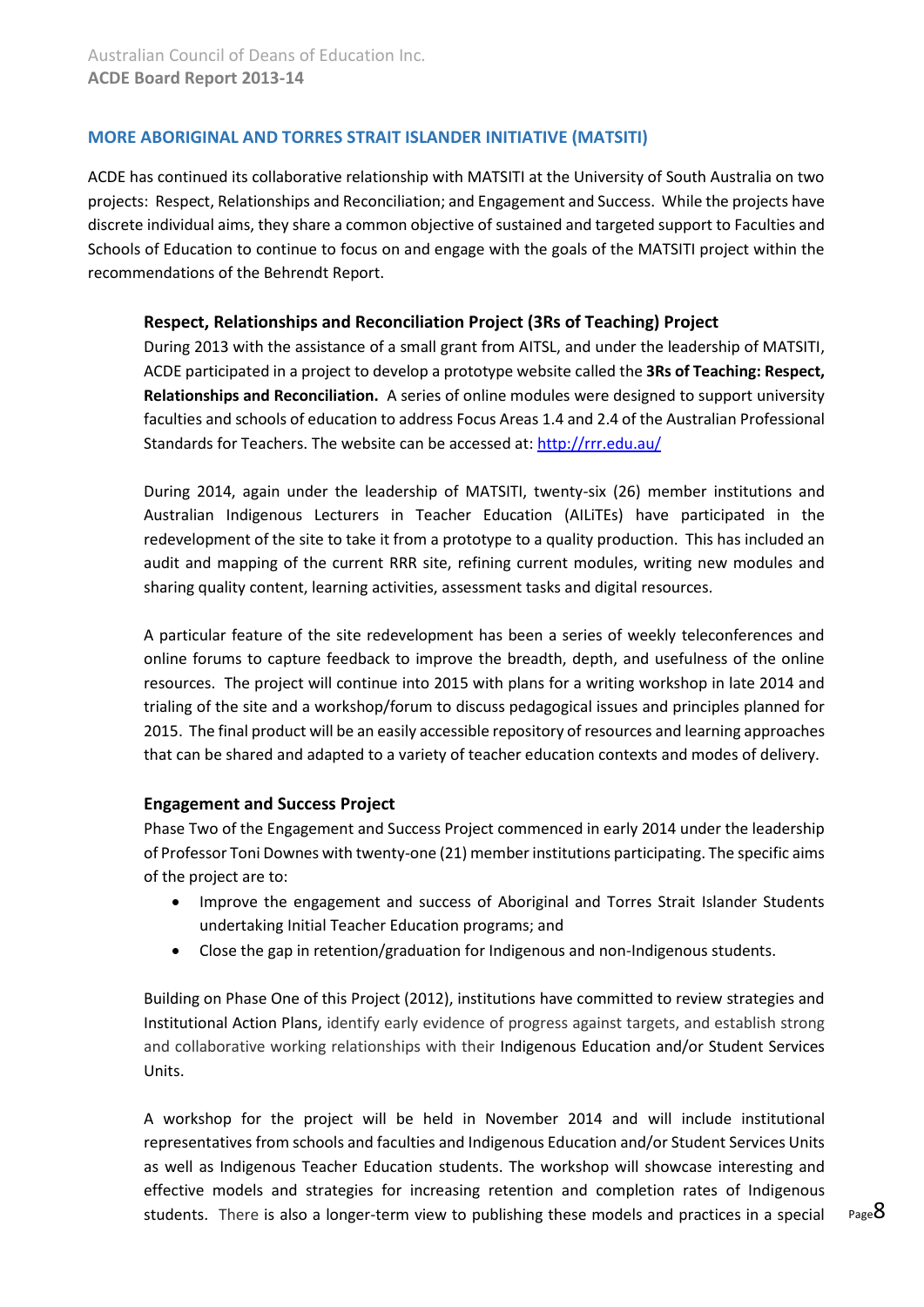## **ACDE Board Report 2013-14**

edition of the *Australian Journal of Indigenous Education* and capturing some of the information for sharing via *Class Movies.*

## <span id="page-8-0"></span>**"TEACHERS MATTER"**

Early in 2014 Social Ventures Australia (SVA) approached ACDE to partner with them to undertake a scoping project to identify current practices within Australian universities to support effective teaching and build capacity to teach in low SES contexts. SVA works in partnership with government and private organisations to invest in social change, with a specific focus on enhancing education and employment options for disadvantaged Australians. The scoping project – entitled *"Teachers Matter"* was funded by the Office of Learning and Teaching (OLT).

The Network of Associate Deans of Learning and Teaching in the Discipline of Education (NADLATE) had oversight of the major elements of the project:

- a comprehensive audit of current practices within Australian universities that provide initial teacher education students with strategies to effectively teach in schools in low SES communities and provide them with an opportunity to teach in these schools; and
- a literature review of recent research relating to recruitment, development, support and retention/sustainability of teachers in schools in low SES communities.

A final report has been completed and will be submitted to the OLT in the near future. The report highlights many effective practices throughout Australia and identifies opportunities for further research and collaboration, including replication and scaling of effective practices aimed at breaking the cycle of social disadvantage and improving outcomes for low SES students.

## <span id="page-8-1"></span>**ACDE REPRESENTATION 2013-14**

Over the reporting period ACDE members participated in a number of regular consultative and advisory committees:

- 1. **National Teacher Workforce Dataset**  Professor Brenda Cherednichenko,
- **2. Staff in Australia's Schools Survey – Australian Council for Educational Research** Professor Brenda Cherednichenko
- 3. **AITSL National Initial Teacher Education Advisory Committee (NITEAC)** Professor Brenda Cherednichenko; Professor Tania Aspland; Professor Helen Huntly; Professor Jenny Gore (to November 2013) and Professor Peter Aubusson (from November 2013)
- 4. **AITSL Focus Group for the Profession for ITE**  Mrs Kerry Aprile; Dr Josephine Lang; Ms Christine Glass; Associate Professor Mary Mooney and Dr Graeme Lock
- 5. **AITSL Teacher Quality Advisory Committee** Professor Marie Emmitt (to December 2013) and Professor Christine Ure (from March 2014)
- 6. **AITSL Teaching Qualifications Advisory Panel meeting**  Dr Josephine Lang and Ms Helen Kenneally
- **7. AITSL Selection Working Group** Professor Toni Downes; Professor Christine Ure; Dr Terry Barnes
- **8. Professional Experience Working Group**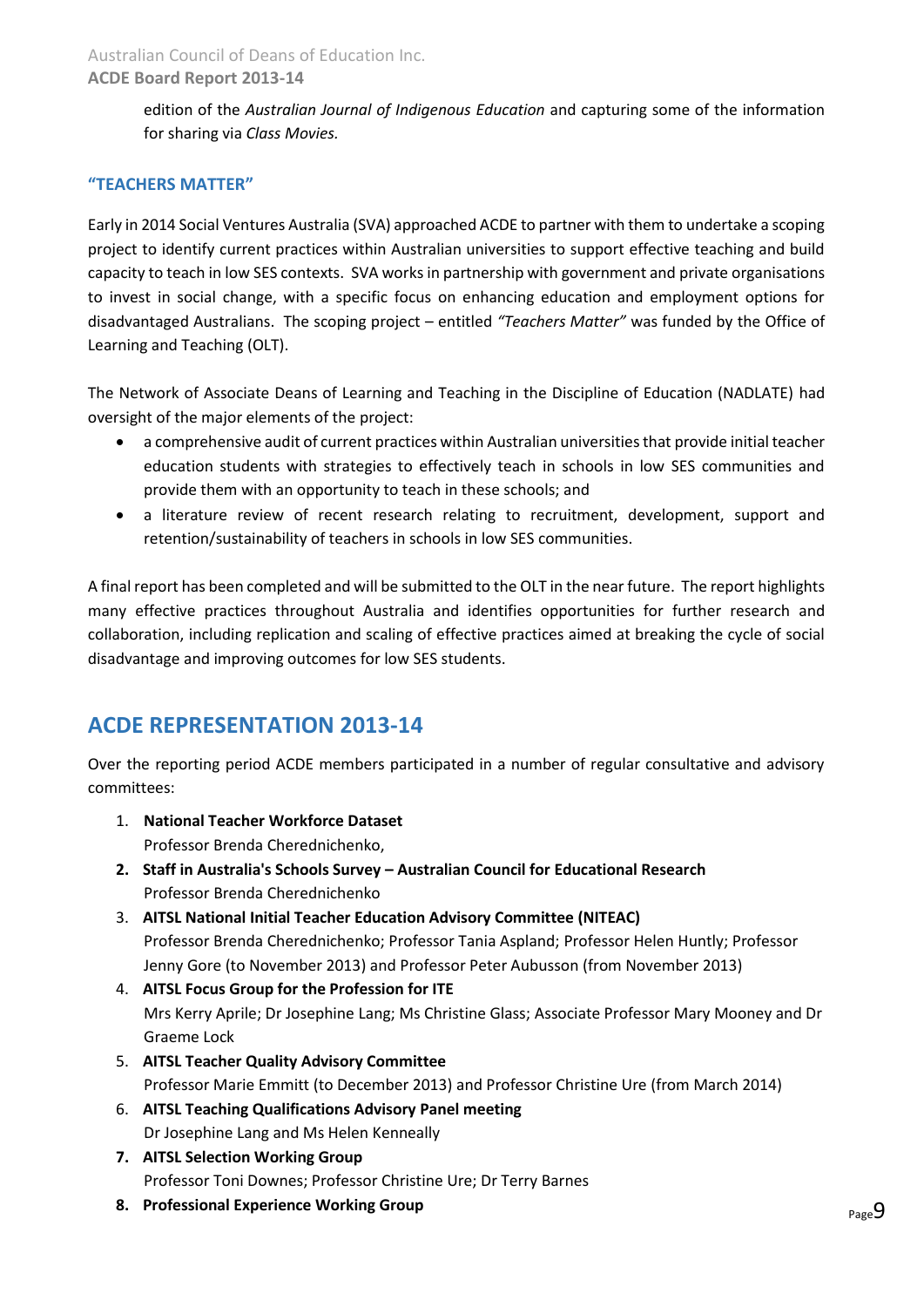## **ACDE Board Report 2013-14**

Professor Tania Aspland; Professor Helen Huntly; Professor John Williamson; Professor Nan Bahr

- **9. Literacy Expert Working Group** Professor Geraldine Castleton; Professor Claire Wyatt- Smith; Professor Christine Davison
- **10. Numeracy Expert Working Group** Professor Peter Aubusson; Professor Pat Drake; Professor Peter Sullivan; Professor Merrilyn Goos
- **11. Australian Curriculum, Assessment and Reporting Authority ICT Committee** Professor Peter Albion and Associate Professor Margaret Lloyd
- **12. Asia Education Foundation** 13. Professor Kristina Love

## <span id="page-9-0"></span>**ACDE NETWORKS**

## <span id="page-9-1"></span>**NETWORK OF ASSOCIATE DEANS OF LEARNING AND TEACHING IN THE DISCIPLINE OF EDUCATION (NADLATE)**

Members of the NADLATE Steering Group (NSG) met for a two-day OLT funded forum on 4-5 February 2014 to establish strategies to support the work and projects of NADLATE during 2014 and beyond.

Key developments in 2013-14 include:

- An evaluation of NADLATE's operation since 2011 using the *Most Significant Change* (*MSC*) approach as the evaluation methodology. Key stakeholders including the NSG, wider NADLATE membership and Deans/Heads of Faculties and Schools of Education are being surveyed to collect "stories" (narratives of perception). Analysis of these "stories" to identify significant changes and writing up of the final report will take place on 1 October, with a report being submitted to the OLT shortly thereafter.
- Coordination of the *"Teachers Matter"* scoping project in partnership with Social Ventures Australia [discussed as a separate item under ACDE Projects 2013-14].
- Continuation of the three Communities of Practice Regulation and Policy, Learning and Teaching in Higher Education and ITE as discussion communities on relevant topics, with the potential to undertake collaborative projects where appropriate.

## **Associate Professor Mary Mooney**

## <span id="page-9-2"></span>**AUSTRALIAN COUNCIL OF DEANS OF EDUCATION VOCATIONAL EDUCATION GROUP (ACDEVEG)**

The ACDEVEG Working Party has continued to be very active in a number of areas over the reporting period. This includes representation on the national VET workforce development group. Other activities include:

- Six universities participated in a survey of current VET teacher-education students and recent graduates, to establish student views of quality and the benefits of studying a higher-education qualification. Findings have been disseminated to national stakeholder groups and will be presented at the AUSTAFE conference next month, and at two international conferences.
- A textbook for students has been written as a collaborative effort of members of the group and launched at the Australian College of Educators conference in Adelaide in August. Brennan Kemmis, R. & Atkins, L. (2014) *Teaching in the VET sector in Australia*, Sydney: David Barlow Publishing.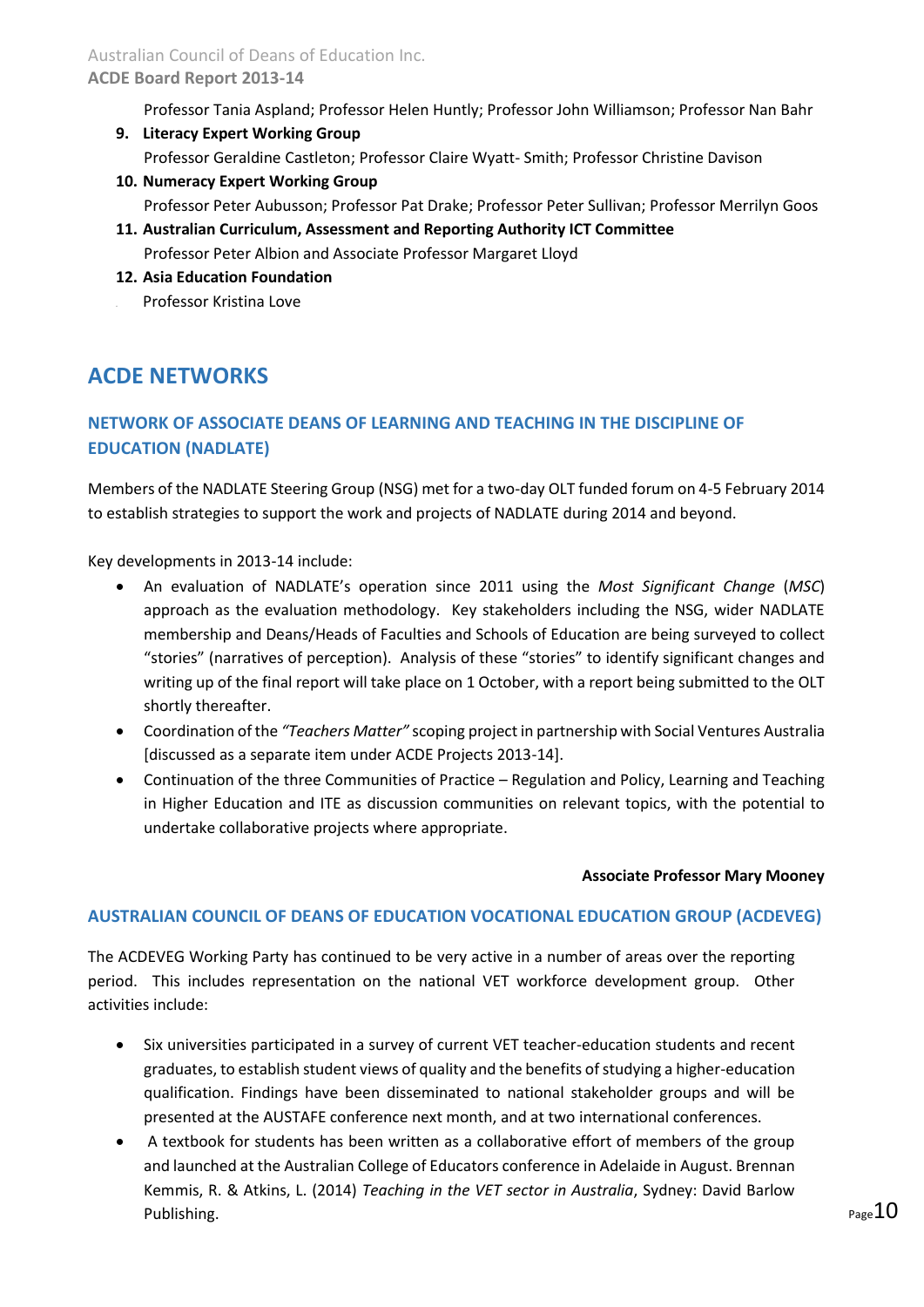## Australian Council of Deans of Education Inc.

## **ACDE Board Report 2013-14**

- A Peer-Review Working Group has been established to initiate member-to-member qualitative review/feedback on selected units/subjects or chosen aspects (e.g., the online pedagogical approach). It is expected this will lead to increased quality and to clarity about the characteristics of VET teacher education courses.
- The ACDEVEG has been in discussion with Service Skills Australia (SSA), one of 11 Industry Skills Councils. SSA has invited ACDEVEG to become a partner for its *Right Way* program of VET teacher accreditation.
- The ACDEVEG maintains a close relationship with Innovation and Business Skills Australia (IBSA), which manages Certificate IV in Training and Assessment and Diploma of VET. Revised arrangements require the new Diploma of VET qualification to teach the Certificate IV, and IBSA has offered to review all relevant courses for equivalence with the Diploma and create a web site listing equivalencies. It is anticipated that this will increase demand for university courses.
- Contributions have been provided to the 'VET reform' taskforce, an activity of the Department of Industry, and the development of VET teacher standards, an initiative of the Queensland government.

### **Professor Erica Smith**

## <span id="page-10-0"></span>**COMMUNITY OF ASSOCIATE DIRECTORS, RESEARCH IN EDUCATION (cADRE)**

The cADRE was an initiative of the 2013 ACDE Annual Conference. As a newly established network it has been ambitious in its vision and active in a number of areas. Most importantly cADRE took responsibility for coordinating ACDE'S response to the ARC draft guidelines for the 2015 ERA and providing significant and detailed feedback to the draft ERA 2015 Journal and Conference Lists.

The inaugural meeting of cADRE was held on 2 May 2014 with representatives from 26 institutions attending. It was a highly successful meeting informed by two outstanding keynote presentations from:

- Dr Tim Cahill of the Australian Research Council outlining future plans and directions for ERA; and
- Professor Terri Seddon, Professor of Leadership Studies, ACU addressing the topography of Australian Educational Research.

The day included discussions on effective and not so effective strategies at the institutional level with a focus on how cADRE could work collaboratively in this space. A Steering Group (modelling NADLATE) was established and the following priorities agreed for the immediate future:

- 1. Develop policy leverage (with regards to ERA working towards longer-term influence);
- 2. Establish a database of research expertise and current projects;
- 3. Host a forum around a specific research topic;
- 4. Establish longer term large scale collaborative research priorities; and
- 5. Lead a panel/discussion at the 2014 ACDE Conference on Education Research Priorities.

## **Professor John Williamson and Professor Lori Lockyer**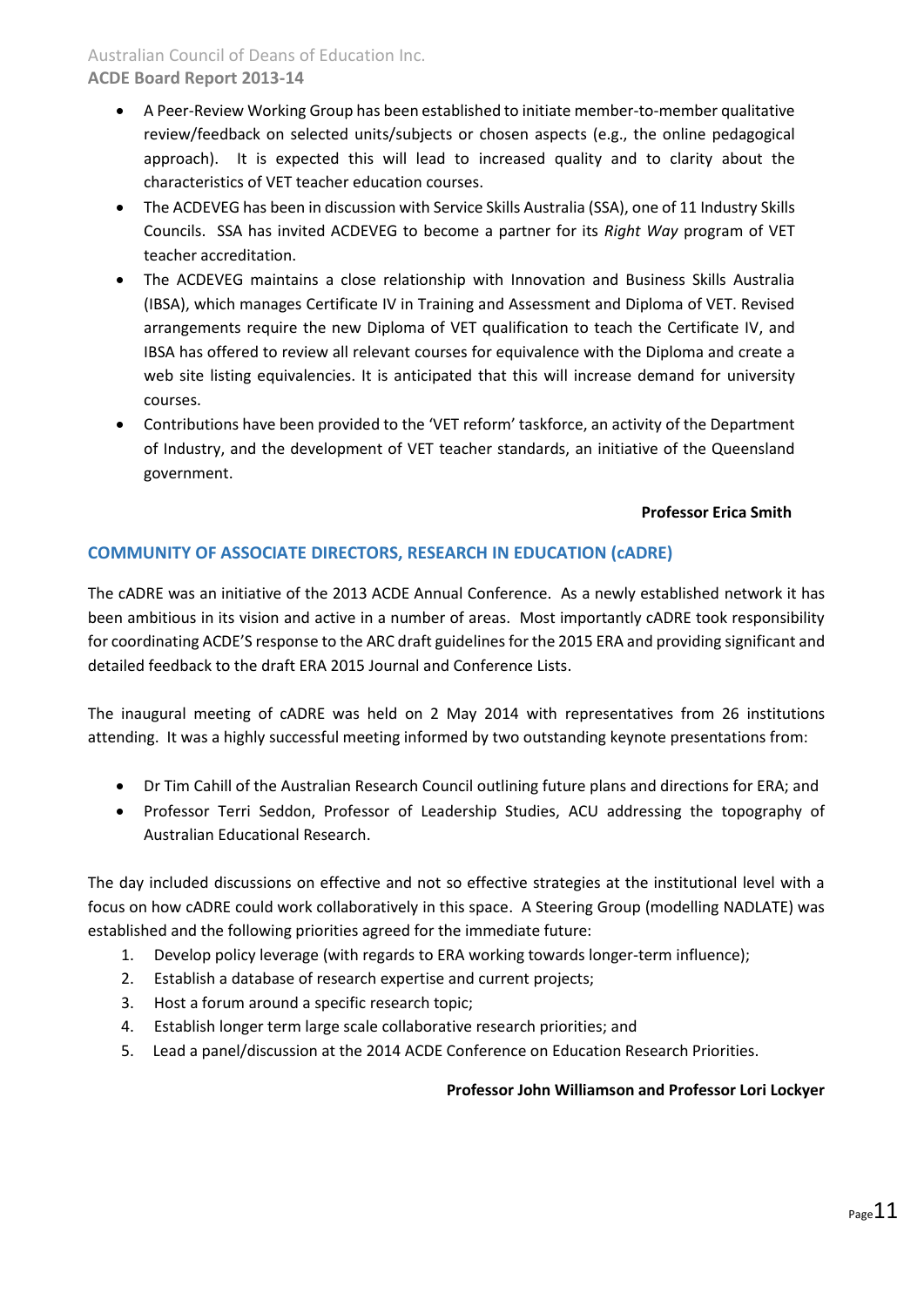## <span id="page-11-0"></span>**STATE AND TERRITORY REPORTS**

## <span id="page-11-1"></span>**NEW SOUTH WALES COUNCIL OF DEANS OF EDUCATION (NSWCDE)**

It has been another extremely busy year for NSW with both state and federal governments taking an intense interest in initial teacher education. The most significant changes have been structural with the NSW Institute of Teachers being integrated into the new Board of Studies, Teaching and Educational Standards (BOSTES), and initial teacher education accreditation functions and staff merged with curriculum. In addition to continuing to have a substantial role on the Initial Teaching Education Committee (ITEC), NSWCDE is now represented on the two main BOSTES sub-committees, one on policy and one on research.

There has been ongoing discussion and follow up regarding the rollout of Minister Piccoli's *Great Teaching, Inspired Learning* reform agenda. This has resulted in a new professional experience framework, with consequent requirements to develop individual partnership agreements with the NSW Department of Education and Communities (DEC) and schools to guide and support the placement of students teachers in schools. There has also been an audit of a number of key areas of initial teacher education, including classroom management, special education, literacy and the delivery of teacher education courses online. BOSTES is also establishing specialist working parties to develop evaluative criteria for these areas to inform the initial teacher education program accreditation process. The first working party on classroom management has already met.

The NSW Government has introduced legislation to ensure all teachers are accredited by the end of 2017. NSWCDE members are seeking to be endorsed as a training provider with BOSTES so they can offer teachers professional learning to help them gain accreditation at the "Proficient", "Highly Accomplished" and "Lead" levels. Discussions are also underway with BOSTES regarding the rollout of the national literacy and numeracy test for all students in their final year of initial teacher education courses in 2015.

After protracted negotiations involving the NSW Vice-Chancellors' Committee, The Australian Higher Education Industrial Association (AHIEA), individual universities and the two teacher unions (the Teachers' Federation and the Independent Education Union) successfully negotiated a new 3-year agreement. This will see higher rates per days for teacher practice supervision and coordination, as well as the development of new internship agreements, opportunities for system-wide mentorship training, and the recognition of supervision as a component of teacher professional learning. We were particularly appreciative of the leadership and input of Toni Downes during this process.

<span id="page-11-2"></span>Many of these developments were the focus of discussion at the NSWCDE annual Teacher Education Conference held in June at Southern Cross University. The conference also marked a change in leadership with the retirement of Peter Aubusson (UTS) as President, Steve Tobias (UNE) as Treasurer and Peter Beamish as Secretary. Chris Davison (UNSW), former Vice President, took over as President, with Ian Brown (UOW), Margaret Maher (Notre Dame) as Secretary, and Lindsay Parry (CSU) as Treasurer.

#### **Professor Chris Davison**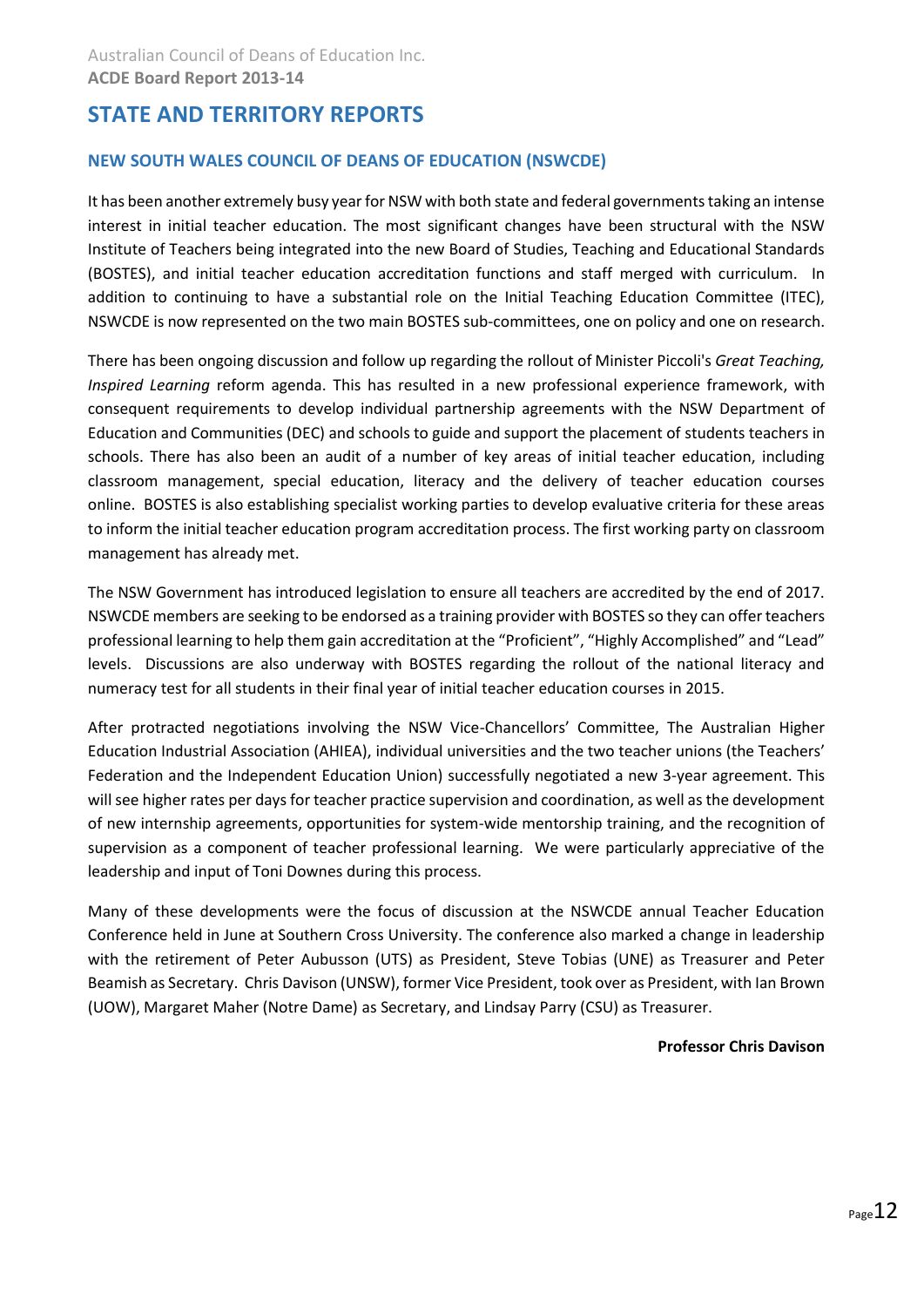## Australian Council of Deans of Education Inc. **ACDE Board Report 2013-14**

## **NORTHERN TERRITORY**

This year has seen comparatively stable leadership in the Northern Territory (NT) government in education with the Minister for Education Peter Chandler occupying this portfolio for the full year. During this period, a review of Indigenous Education was commissioned by the NT government and conducted by consultant Bruce Wilson. The recommendations of this review included the concentration of secondary education and the development of boarding facilities in main centres such as Katherine and Alice Springs. The Wilson Review identified the need for an Indigenous workforce plan and this will have positive implications for the provision of teacher education, Indigenous leadership programs and assistant teacher programs.

The NT government has also moved to build connections with the Asian region and has developed a plan for Darwin and the NT to be an education hub for the region. Spending changes in education and a new staffing formula as well as industrial action by unions in 2013/14 has meant that the environment in NT schools continues to be dynamic.

Charles Darwin University saw a change in leadership with the Vice-Chancellor Professor Barney Glover leaving the university in December 2013 and Professor Simon Maddocks taking up the role. Teacher education continues to grow as a major part of the University with nine new initial teacher education programs being accredited with the NT Board of Teacher Registration since 2011. In 2014 the International Graduate Centre of Education (IGCE) commenced operation with an emphasis on promoting postgraduate programs, research and professional learning for teachers. The new IGCE operates in collaboration with the Menzies School of Health Research and the Centre for School Leadership jointly funded by the NT Department of Education.

Indigenous teacher education continues to an area of strength with the *Growing Our Own Progra*m in partnership with the NT Catholic Education Office continuing to successfully graduate Indigenous teachers in communities such as Wadeye and Nauiyu, Nguiu and Ltyentye Apurte. Indigenous teacher education continues as a priority in the partnership of the Australian Centre for Indigenous Knowledges with Batchelor Institute of Indigenous Tertiary Education.

#### **Professor Peter Kell**

#### <span id="page-12-0"></span>**QUEENSLAND**

This year has seen significant changes in the leadership of our member institutions, with two new Heads at the University of Southern Queensland, a new Head at each of Australian Catholic University and the University of Queensland, and acting Heads at James Cook University and the University of the Sunshine Coast. We also welcomed a Head from Southern Cross University as this institution has a Queensland campus.

The Queensland Deans of Education have a strong engagement with both the Queensland College of Teachers and the State Department of Education with consideration of outcomes from the *Fresh Start* Initiative and the strengthening governance of teacher education recommendation.

A particular focus has been on Standard 5.4 of the National Professional Standards for Teachers: *Demonstrate the capacity to interpret student assessment data to evaluate student learning and modify teaching practice*. This has included two full day seminars to explore current activity and additional reporting requirements in relation to this standard. These reports will be reviewed by a specially convened state panel and feedback will be provided to individual HEIs.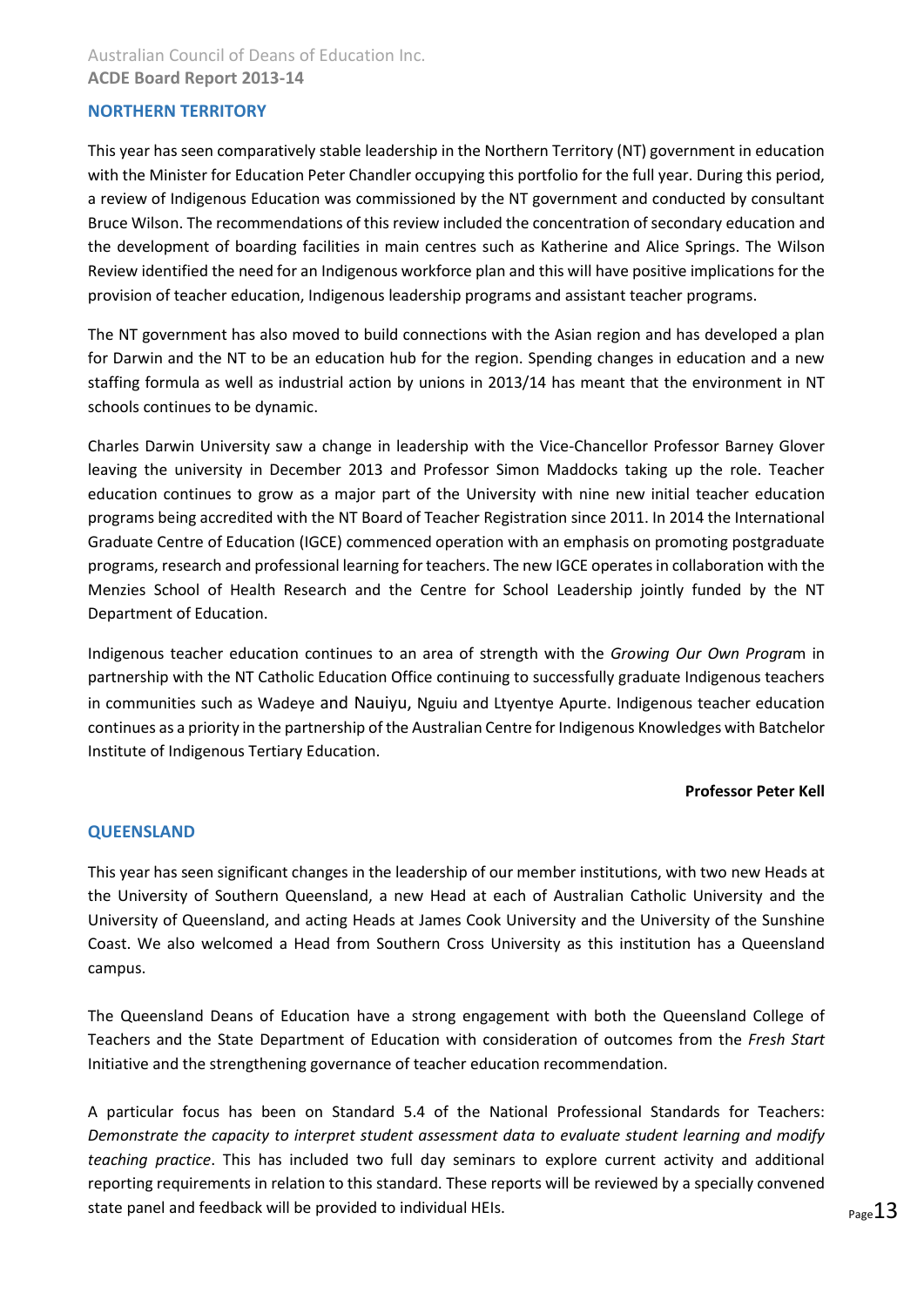The Deans of Education have worked closely with Departmental staff and teacher representatives to develop a Common Reporting Framework for the final professional experience placement. The framework is awaiting Ministerial endorsement. Discussions are ongoing around the development of Professional Experience Partnership Agreements, which the State Department plans to have finalised from 2015 for a two-year period.

#### **Professor Wendy Patton and Professor Helen Huntly**

## <span id="page-13-0"></span>**SOUTH AUSTRALIA**

The South Australia Council of Deans of Education (SACDE) has taken deliberate steps to prioritise the relationship between the School Deans as integral to the development of shared understandings from which to advocate for teacher education in the State. The clear focus is to advocate in unison for a South Australian perspective rather than from discrete university positions. .

SACDE continues to work with the State Government Teacher Education Taskforce that includes representation across the sector. Earlier in the year, assistance was provided in the development of a new payment system for professional experience in government schools. SACDE met with government representatives, critiqued documentation and co-constructed a strategy that was then offered back to the Department for Education and Child Development. Regrettably, the idea of partnering towards mutually beneficial ends was not reciprocated on this occasion.

SACDE continues to work productively with the Teachers' Registration Board on the transition to national standards and new national accreditation arrangements. This month we formally welcomed the new Registrar for the Teachers' Registration Board, Dr Peter Lind, and former Director of the New Zealand Teachers Council. Dr Lind was instrumental in establishing the Teachers' Council and was its Director for over 10 years. His background as a teacher educator is important to the ongoing dialogue regarding the place and voice of teacher educators in SA.

Membership of the SACDE changed with the farewell of Professor Geraldine Castleton from her position as Head of School of Education at the University of South Australia. The South Australian Deans would like to extend sincere thanks to the President of the ACDE Brenda Cherednichenko and the ACDE Board for their leadership and strategic engagement in these challenging times.

#### **Professor David Giles**

#### <span id="page-13-1"></span>**TASMANIA**

The Faculty of Education has increased its involvement with its key partners in the Department of Education, the Catholic Education Office and the Independent School sectors to ensure closer alignment of initial teacher education courses and the professional needs of the sector. This has resulted in strengthened external membership of Course Advisory Committees and significant changes in the professional experience arrangements for 2015. The professional engagement has also involved continuation of the close working relationship with the Tasmanian Teacher Registration Board.

The election of a new Government has resulted in a number of new education policy initiatives. These include the appointment of designated Literacy and Numeracy staff to schools and the provision of Years 11 and 12 in a number of High Schools in addition to the existing Colleges in the larger urban areas. The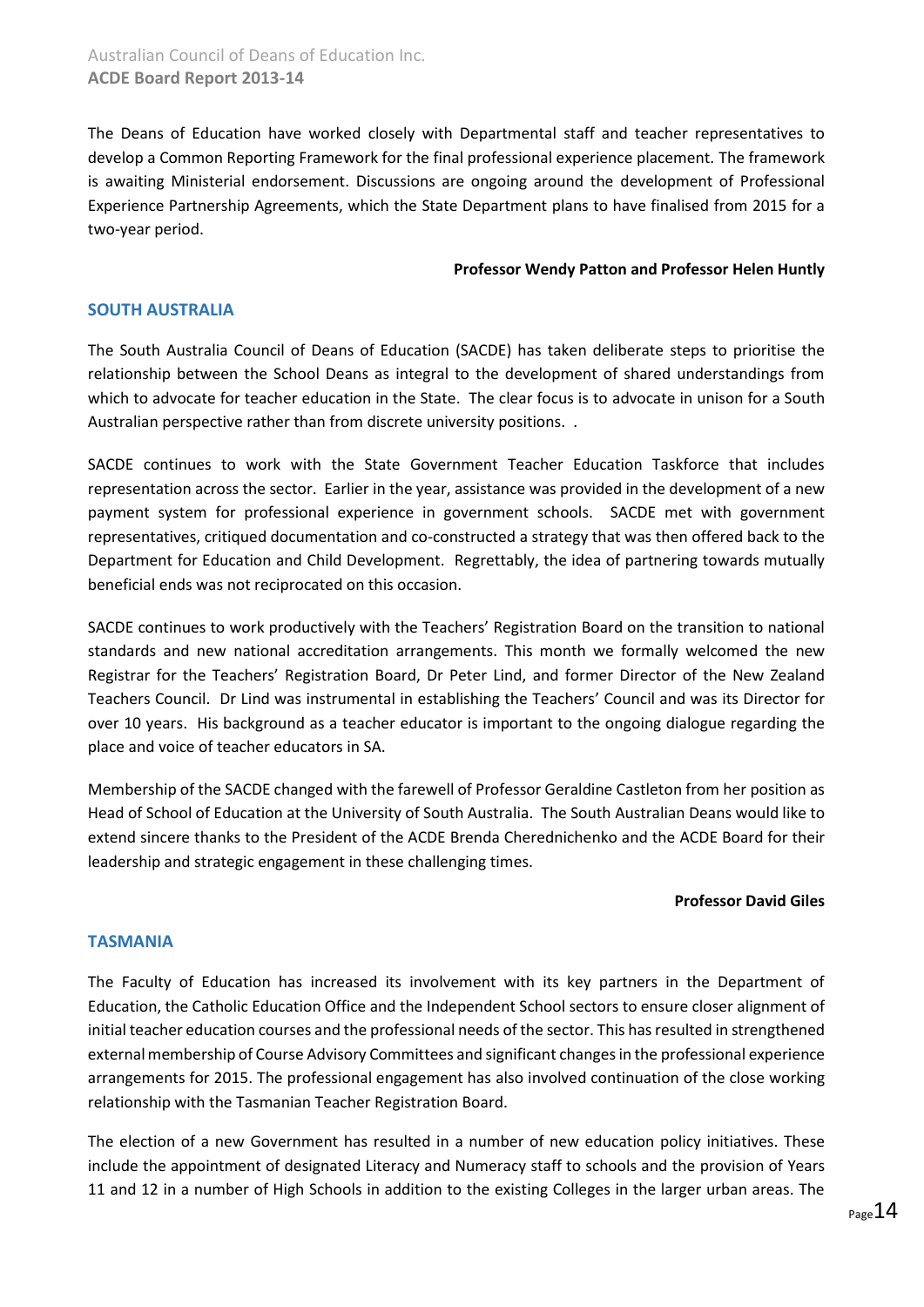## Australian Council of Deans of Education Inc. **ACDE Board Report 2013-14**

Faculty of Education is working with Department of Education officers to assist in the implementation of these – and other – policies.

The University of Tasmania has announced that it will work with key State agencies to improve the educational attainment levels of Tasmanian students. The Faculty of Education will provide leadership in this area through trialling and evaluating projects in specific curriculum areas, targeted policy research, and professional learning for teachers.

The Faculty has continued to enjoy success in external Awards and Grants including OLT (Dr Howells and Ms Radford) and the ARC (Professor Kim Beswick and Colleagues). Professor Beswick has also been awarded a Future Fellowship.

The Faculty has made several new professorial appointments this year including: Professor Bruce Waldrip, Curriculum Theory in Science, Maths and Technology, Professor Kim Beswick, Maths Education, and Professor Tony Townsend, Educational Leadership and School Improvement. Professor Michael Corbett, Acadia University, Canada, in the area of Rural Teacher Education, will join the Faculty in 2015.

### **Professor John Williamson**

## <span id="page-14-0"></span>**WESTERN AUSTRALIA**

Western Australian universities have been planning for the unique financial and staffing challenges they face over the next few years due to a significant decrease in the number of school leavers eligible to enrol in 2015. In 2001 the school entry age was increased by 6 months and the eventual effect on enrolments will be significant for most universities' domestic undergraduate enrolments in 2015 and beyond as that cohort moves through undergraduate programs.

The subsequent move of Year 7 students to high schools in 2015 will also have a significant impact on WA public schools, creating potential shortages of secondary teachers in key learning areas while reducing employment prospects in the short-term for primary school graduates. A state government initiative to deal with this permanent shift in the number of secondary school versus primary school teachers required in the system was introduced this year. A \$22.4 million state government graduate teacher training program, *Switch*, commenced at Murdoch and Edith Cowan Universities in 2014. Western Australia still faces a predicted shortfall of Science and Mathematics teachers.

The process of program accreditation for WA Universities has identified a number of concerns given the process is lengthy and is not aligned with the scope of the AITSL program standards. It is suggested that a national unified approach be encouraged with a consistent minimal timeframe proposed for this process. On the issue of programs, there is still a degree of uncertainty about the status of the one year *Postgraduate Diploma* and when it will be discontinued in WA.

The literacy and numeracy requirements for initial teacher education programs are still areas of concern. Issues such as - When is the best time to give such assessments? Should such assessments be given before the student is admitted into the program or after? If a student does not pass the test what support is available? Who provides the support? What are the costs involved in providing such support if the expectation is that the University provides the support? What are the consequences for students who do not pass before completion? There has been agreement that a more proactive response from AITSL on these matters would be helpful.